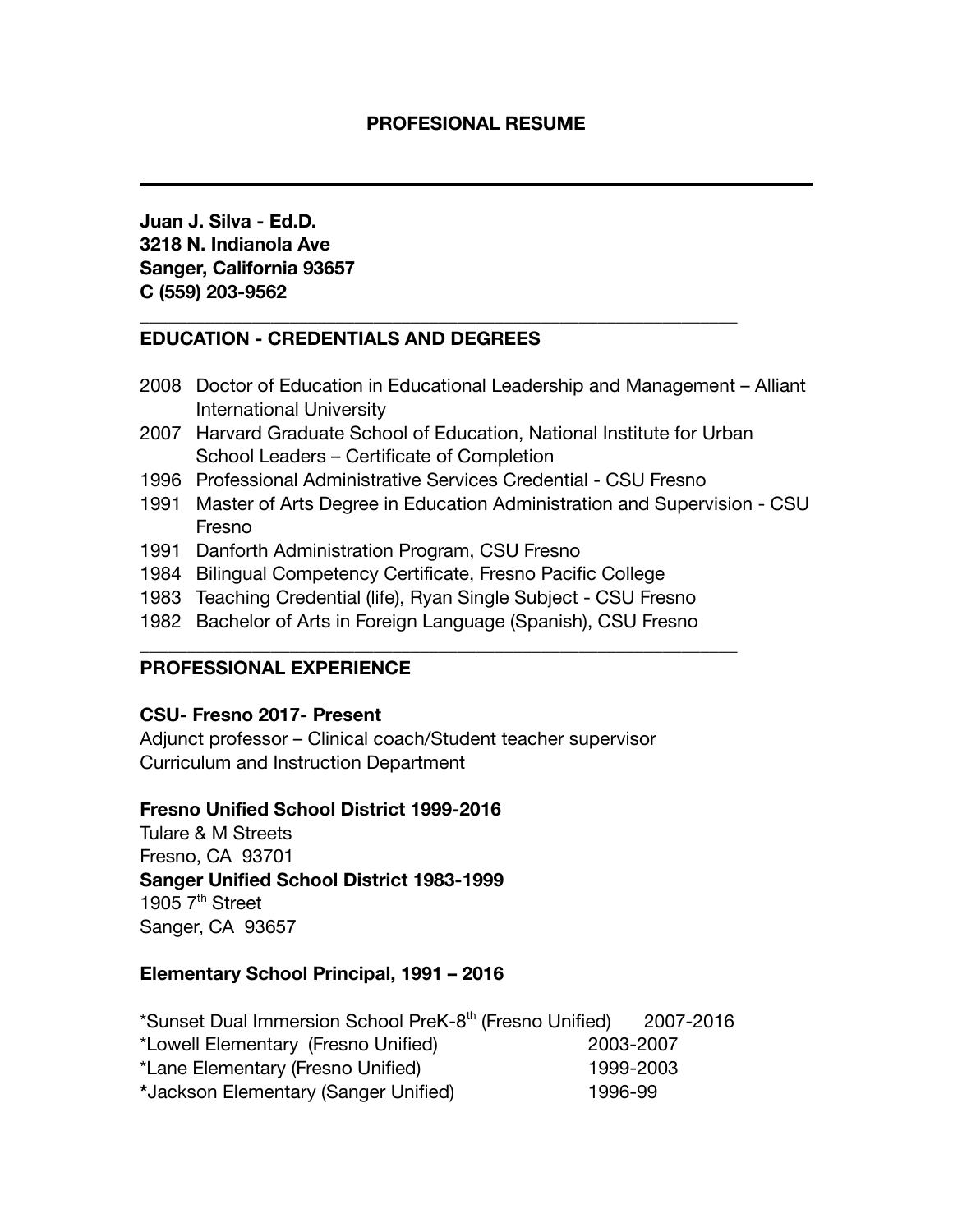\*Lincoln Elementary (Sanger Unified) 1991-96

## **Responsibilities**

- Supervision and evaluation of certificated and classified staff
- Evaluation of Instruction
- Develop, coordinate, and implement student activities
- Participation on the School Attendance Review Board
- Administration of student discipline
- Disciplinary Hearing Panel member
- Development and assignment of appropriate staff development
- Interpretation and reporting of student test scores
- Management of site and categorical funding
- On-going staff and student needs assessment
- Development of strategies and processes for parent education
- Principal representative on the Classified Employees Negotiations **Committee**
- Principal representative on the Certificated Employees Negotiations **Committee**

**\_\_\_\_\_\_\_\_\_\_\_\_\_\_\_\_\_\_\_\_\_\_\_\_\_\_\_\_\_\_\_\_\_\_\_\_\_\_\_\_\_\_\_\_\_\_\_\_\_\_\_\_\_\_\_\_\_\_\_\_\_\_\_\_**

# **Relevant Professional Experience**

\* Sacramento CA: Principal's Panel Presenter ATDLE – The Association of Two-Way & Dual Language Education – June 2016

\*Boston, MA: Principal representative at Harvard University - National Institute for Urban School Leaders - July 2007

**•** Principal representative Superintendent's Cabinet (Fresno Unified) 2003-2004

• Principal representative Administrative and Leadership Professional Standards Committee (Fresno Unified) 2003-2004

- Participant Human Resources Job Fairs (Fresno Unified): Fresno State, Fresno Pacific and National University (99-2014)
- Panel member CFO's interview committee (Fresno Unified) Fall 2003
- Panel member Assistant Superintendent Special Education interview panel (Fresno Unified) – 2002
- Principal rep. recruitment at CABE (California Association for Bilingual Education 2000 & 2001
- Panel member on Superintendent's Interview committee (Fresno Unified) Fall 2000
- Principal representative on Superintendent's Cabinet (Fresno Unified) 1999-200
- Principal representative on the Greenburg Elementary School Re-boundary committee (Fresno Unified)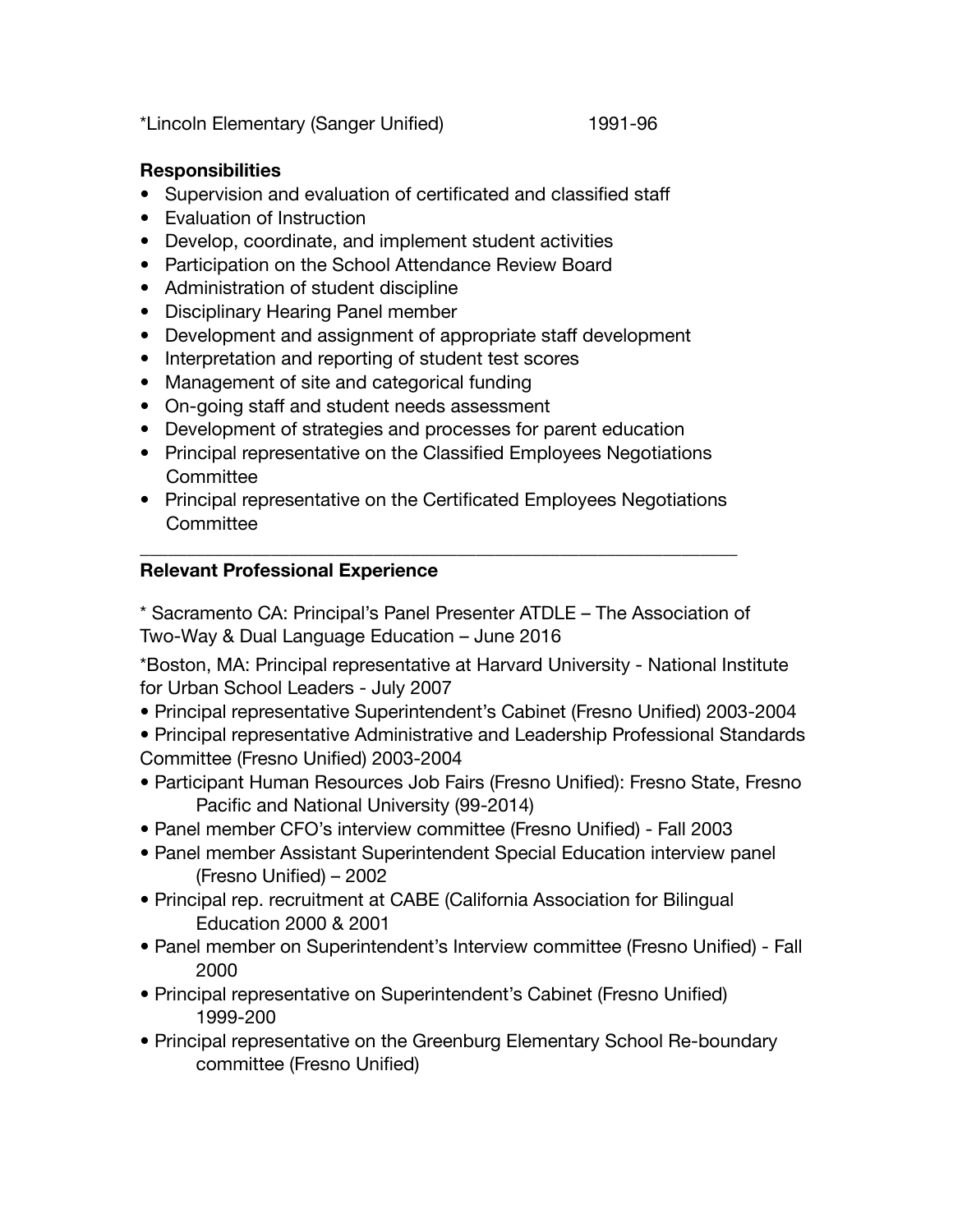- CSU-Fresno Member of Education Administration Accreditation Program Advisory Committee – 1994
- Member of Valley League Schools CSU, FRESNO 1991-1994
- Lead administrator in the Mentor Teacher Selection Committee (Sanger Unified) 1992-1994
- Member of the District Technology Committee (Sanger Unified) 1992-1993
- Language Enrichment Assessment Committee Chairperson (Sanger Unified) 1993-1994
- Member of Inter-agency Task Force (committee for improvement of community relations) 1991-1993
- San Jose, CA: Presenter at ACSA (Association of California School Administrators) National Conference. "Who's Responsible for Training Our Leaders" - 1991

**\_\_\_\_\_\_\_\_\_\_\_\_\_\_\_\_\_\_\_\_\_\_\_\_\_\_\_\_\_\_\_\_\_\_\_\_\_\_\_\_\_\_\_\_\_\_\_\_\_\_\_\_\_\_\_\_\_\_\_\_\_\_\_\_**

## **Recognitions**

- Principal of the Year Fresno Unified 2004
- Administrator of the Year Sanger Unified School District 1996
- Fresno County Administrator of the Year 1996
- Recipient of Goals 2000 Grant
- Recipient of Contel Technology Grant 1994
- Recipient of Apple Spanish Language Connections Program Technology 1991

**\_\_\_\_\_\_\_\_\_\_\_\_\_\_\_\_\_\_\_\_\_\_\_\_\_\_\_\_\_\_\_\_\_\_\_\_\_\_\_\_\_\_\_\_\_\_\_\_\_\_\_\_\_\_\_\_\_\_\_\_\_\_\_\_**

**\_\_\_\_\_\_\_\_\_\_\_\_\_\_\_\_\_\_\_\_\_\_\_\_\_\_\_\_\_\_\_\_\_\_\_\_\_\_\_\_\_\_\_\_\_\_\_\_\_\_\_\_\_\_\_\_\_\_\_\_\_\_\_\_**

### **Professional Affiliations**

- Association of California School Administrators
- Association of Supervision and Curriculum Development
- California Association of Bilingual Education
- National Association of Elementary School Principal

## **Professional Development**

\*Safe and Civil Schools

- \*Making Thinking Visible
- \*The Skillful Leader

\*The Skillful Teacher

\*School Leadership That Works – Robert Marzano

- Steven Covey's Seven Habits of Highly Effective People• AB75
- \* Accountability & alignment of learning systems
- \* Knowledge and data
- \* Vision & culture